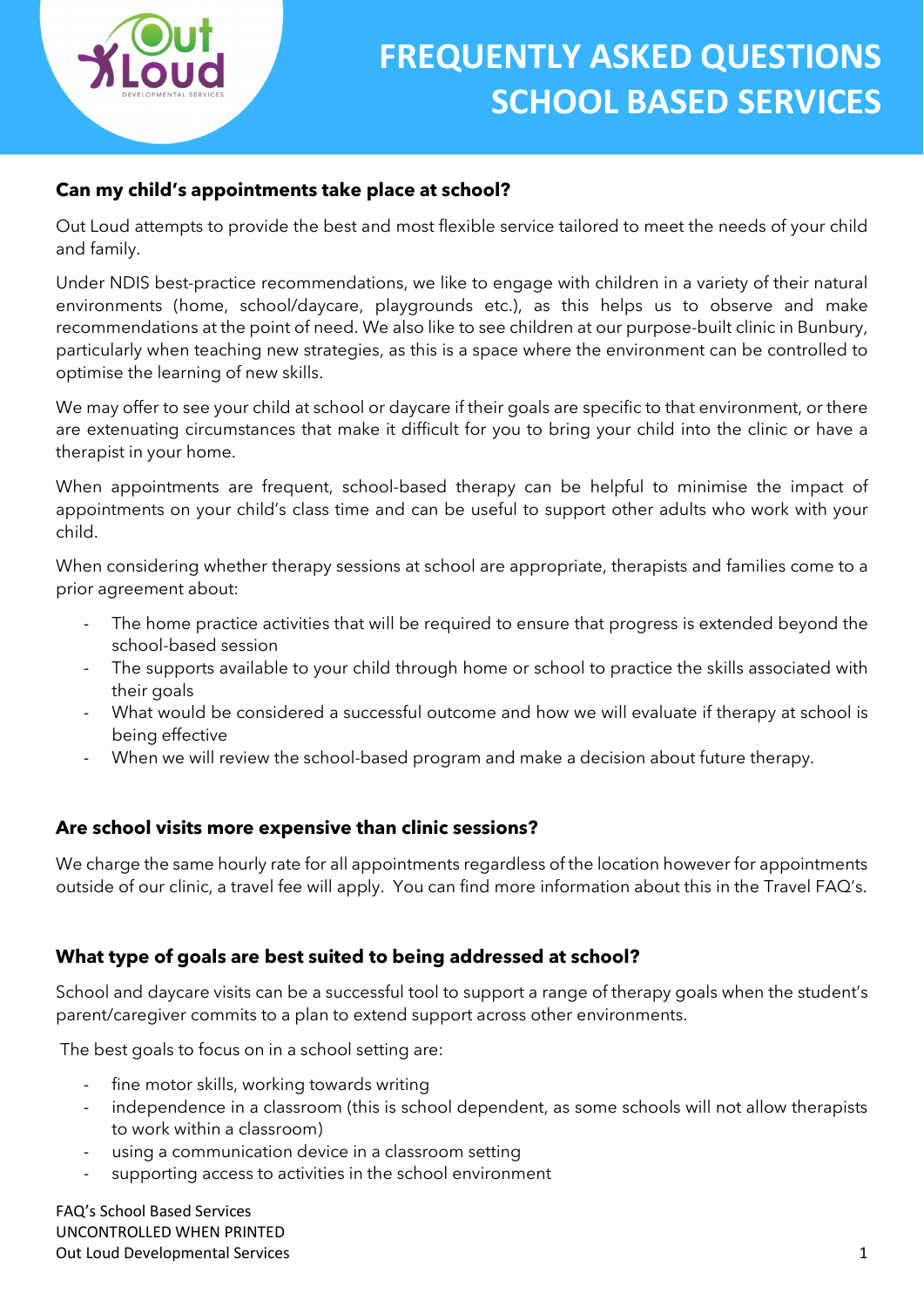- gross motor skills, including accessing playground equipment safely and effectively
- improving engagement in the classroom related to sensory regulation and processing
- improving engagement in the classroom related to behaviour management supports
- supporting Education Assistants (when available) to provide direct support to achieve goals
- coaching and supporting the adults working with your child as to how to work towards goals and facilitate success in the classroom environment.

#### How long will Out Loud see my child at school?

Generally, the time frame for school-based services is set at one term, with the effectiveness of therapy and progress towards goals reassessed at the next program review.

Your program review (where you meet directly with your therapy team, usually during a school holiday break) is an essential component to any service where you are not present for sessions. These meetings provide the opportunity to discuss progress and challenges and create a therapy a plan going forward. If you do not attend a program review, supports will be paused until you can meet with your therapy team to discuss outcomes from the previous term's school-based service and plan for the coming term.

While seeing students at school or daycare can provide a great therapy environment, these sessions can sometimes result in slower progress and success than we would expect if the support was provided in a different location, with family members present, who can work also on the goals at other times. If a change of environment would be better for your child's therapy, we will discuss options with you.

#### When are school visits unsuitable?

School visits may not be suitable when:

- A child is reluctant to transition away from their peers or class activities
- The goal is directly linked to a different environment
- A child's behaviour is a barrier to a successful session
- The goal has been worked on for a significant period with minimal progress or change
- The goal is linked to strategies that require a high level of understanding from carers or require practice with peers (including strategies addressing behaviour and anxiety)
- A suitable space is not available for therapists to work in
- School policy does not allow therapists to attend the school site.

#### How else can Out Loud work with my school?

Out Loud works with schools in many ways to ensure a child's goals are supported by all adults in their life.

We can work with schools by:

- Providing school programs that can be implemented by Education Assistants
- Providing training to schools on strategies specific to your child
- Attending meetings to discuss your child's progress and supports.